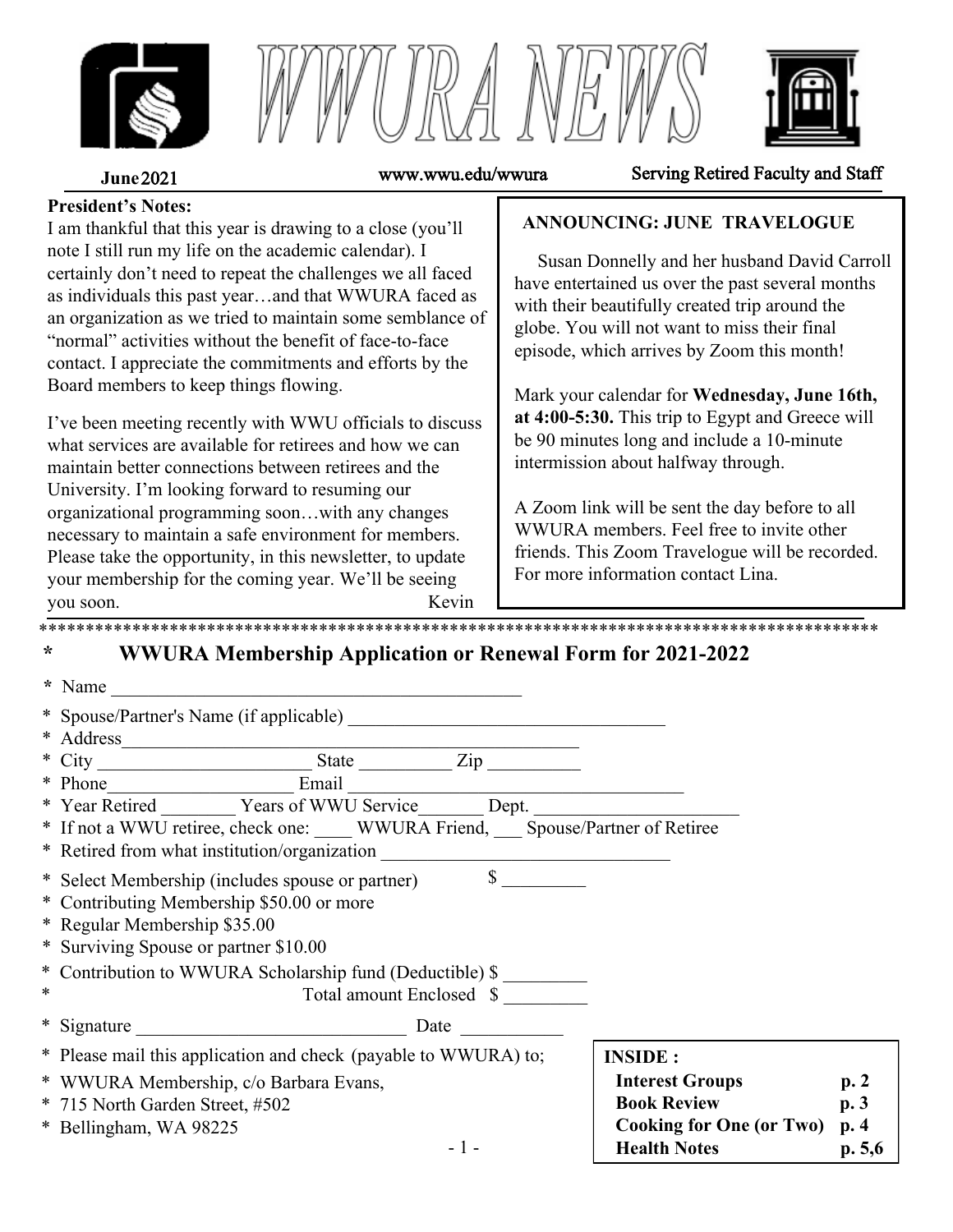# **JUNE 2021 INTEREST GROUPS**







If you are interested in one of the groups please call or email the contact person.

**BOOK GROUP-**-Donna Moore, 360-733-5769 dfmoore12@gmail.com We will meet Tuesday, June 15th at 2:00 pm on Zoom (Lina will send a link.) to discuss: *Death in Mud Lick* by Eric Eyre, discussion leader-Ev Kepler. July's book is *Hamnet* by Maggie O'Farrell, discussion leader-Barb Evans. August's book is *The Poison Squad* by Deborah Blum, discussion leader-Barbara Davidson.

**INFORMAL DINING**—Stephen Hutchens, 360-483-6873 sphutchens@yahoo.com. Contact Steve for more information.

**OPERA GROUP--Evelyn Ames, 360-734-3184, evelyn.ames@wwu.edu** 

Contact Evelyn for more information.

Metropolitan Opera streaming schedule for June 4 through June 13 (remaining weeks not listed): Here is the list for June:

**June 4-Gershwin's Porgy and Bess (2/1/20); June 5 -Verdi's MacBeth (10/11/14); June 6-Phillip Glass's Akhnaten (11/23/19); June 7-Verdi's Rigoletto (2/16/13); June 8-Gounod's Faust (12/10/11; June 9-Bellini's LaSonnambula (3/21/09; June 10-Handel's Agrippina 2/29/20; June 11-Thomas Ades's The Tempest (11/10/12; June 12-Verdi's Falstaff (12/14/13); June 13-Mozart's Cosi Fan Tutti (3/31/18).** 

CBC Radio is playing operas of the MET from previous years. Start at Saturday 1 pm PST. King FM broadcasts Seattle productions 10 am on Saturdays. Radio broadcasting of operas: the following stations offer opera each Saturday: CBC Radio 2 at 105.7 (starts at 1 pm with Ben Heppner). King FM (98.1) at 10:00 am (try computer if your radio/stereo does not connect).

Note: Metropolitan Opera 2020-2021 season is cancelled.

**WRITER'S GROUP** - This writer's group of six (five at present) has an opening for one writer. We have decided to keep our group all female. We meet on second and fourth Thursdays from 2p.m till about 4 p.m. If you would like to be part of a supportive group where your writing can be heard and receive feedback, as you wish, at every meeting, we welcome hearing from you .

. . Contact: troyfaithward@gmail.com 360 -738-8900.

A second writing group has started and is accepting new members. Meets twice a month. Call Bill Smith 360-920-6390, billsmith1545@yahoo.com if interested.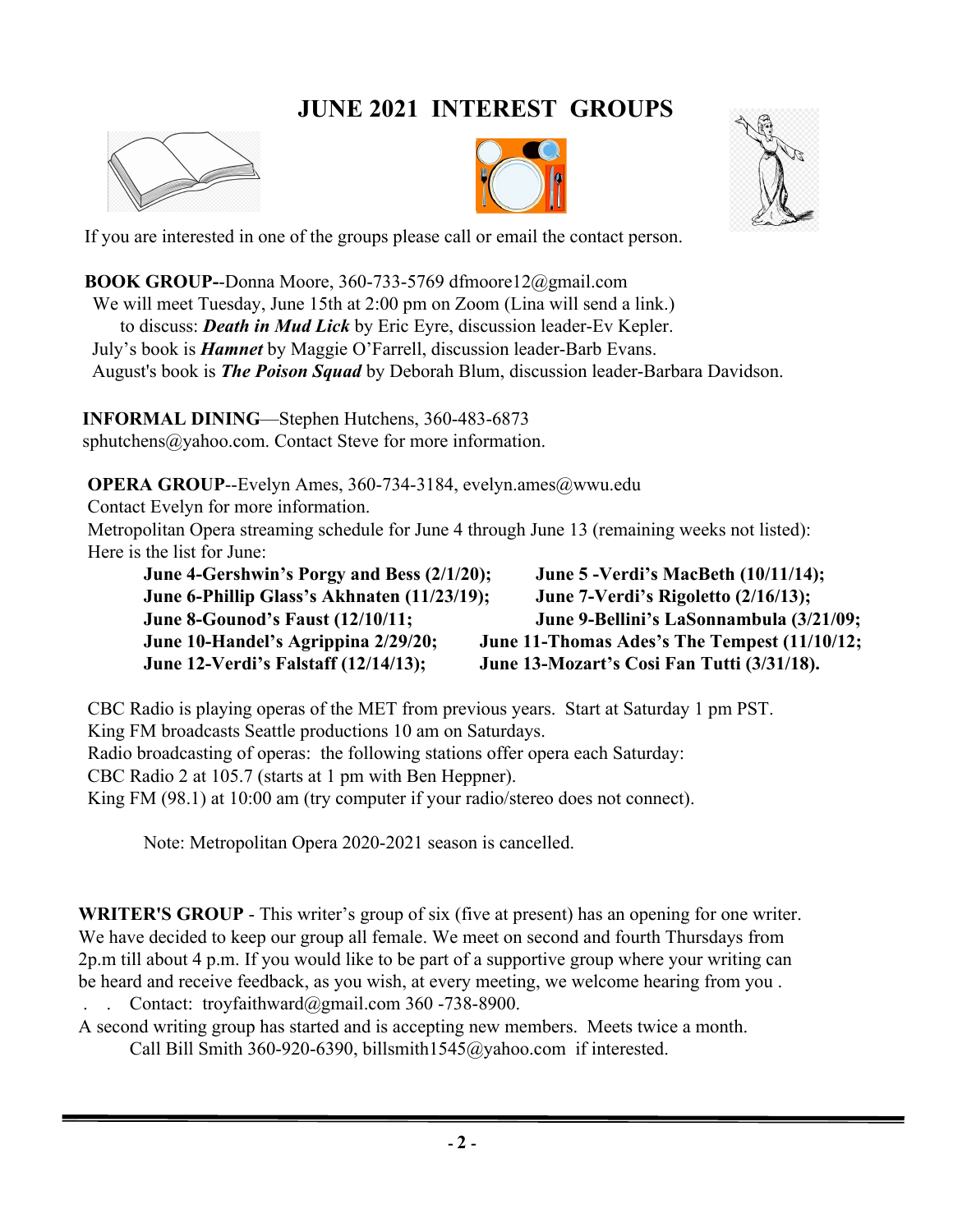# **Book Review**

### **Buyer Beware**

 Sometimes I find a lauded book quite disappointing, and while I usually review only books I've liked and hope you will like too, here are a few I think you might just as well avoid. Only in my opinion, of course.

#### *The Silence*: A Novel, Don DeLillo (2020, Scribner)

Written shortly before the pandemic, this book's scenario of a sudden loss of all electric power and communication media in New York City has been hailed as eerily foreseeing our isolation in fighting Covid. That's scarcely a reason to like it, though. And it isn't a novel: it's a short story gussied up in imitation typewriter-font and triple-spaced in small format to stretch it to 116 pages.

But is it a good short story?

It concerns five people: Max, a man who is frustrated because the outage prevents him from watching the Super Bowl, his wife, a philosophy professor, and her former student, a high school teacher who has come to watch the game, and a couple also invited for the occasion, whose airplane, returning them from France, has barely managed to crash-land as the power outage begins. In their relief, the invited couple have sex, twice (scant description), and the wife and ex-student think about having sex, but don't. Everybody except Max has Thoughts and the two philosophers engage in Wisdom, especially concerning Einstein and relativity. Max imagines and voices a broadcaster reporting on the invisible game. Then he falls silent. Some of this is amusing, I admit. But some of it is just pretentious.

#### *Interior Chinatown,* Charles Yu (2020, Pantheon Book(Penguin Random House)

It's a great pity about this novel, because until approximately half way through it well justifies its National Book Award. But at that point Yu loses confidence in us, his readers, and has his characters give us page after page of speeches laying out the discrimination suffered by Chinese immigrants and their American children that he's already presented so forcefully in the first part of the book.

The premise is that Americans in general see Chinese Americans only as nameless alien stereotypes. The narrator lives in a decaying building of tiny apartments rented to Chinese Americans, most of whom work in the restaurant on the ground floor and serve as extras in a TV detective series being filmed in the building's courtyard. The real lives of the characters are presented through TV scripts, their hopes centered on getting a TV bit-part or a kung-fu role. The slowly-revealed story of the narrator's educated parents doomed to this desperate life is moving, and the TV detectives are well-parodied. But then, sadly, we find ourselves in a stuffy courtroom for what seems like ages on end.

#### **- Minda Rae Amiran**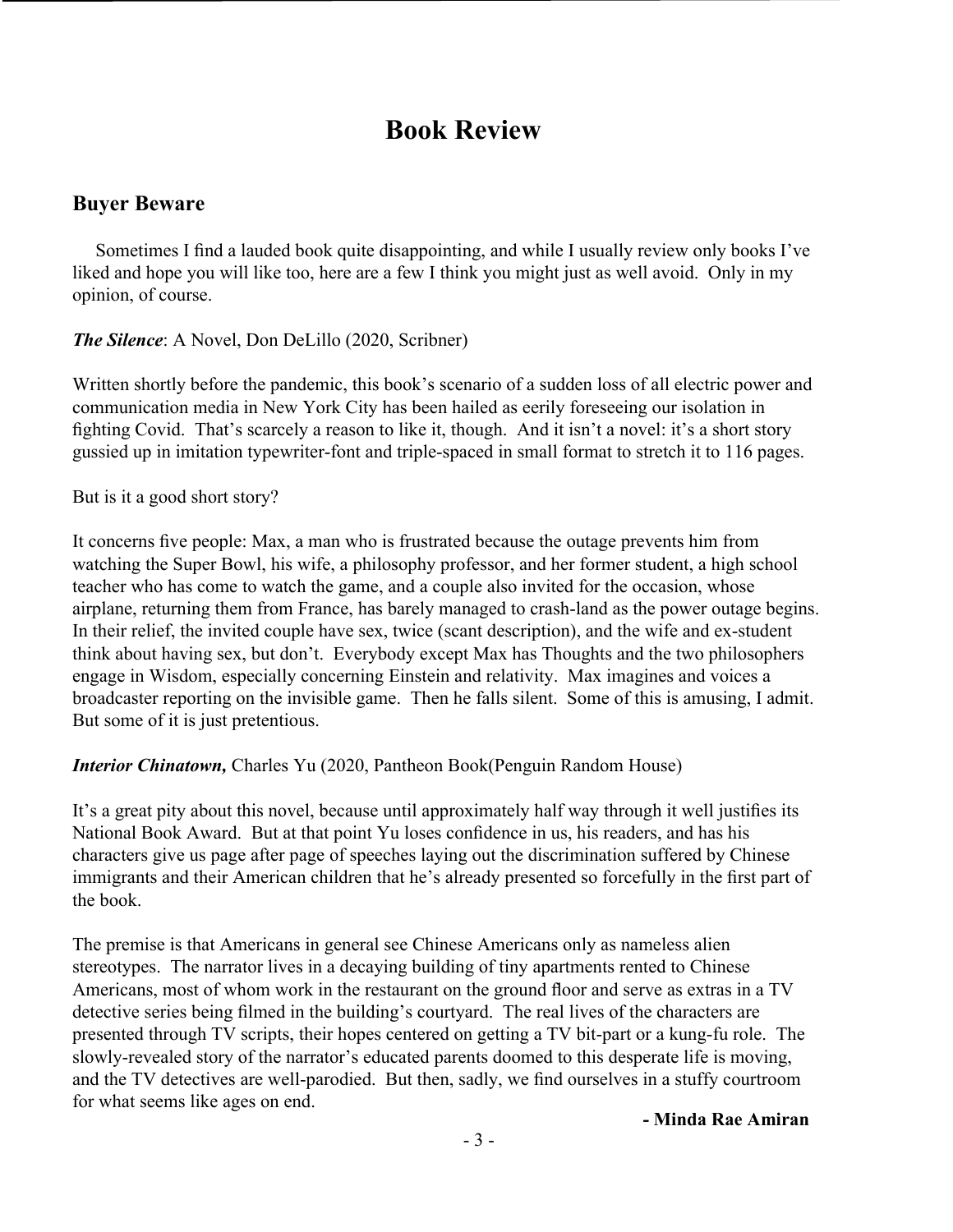## **COOKING FOR ONE (or Two) Suzanne Krogh**

It's June and that means zucchini season is almost upon us! Gardeners are just about to heap their extras at your doorstep while you wonder what to do with the bounty. Today we offer one lovely solution from Chelle Davidson, Bellingham resident and member of the Krogh extended family.

Chelle is married to a Whatcom County firefighter whose schedule often keeps him away for a few days at a time. Chelle uses these opportunities to experiment with new cooking ideas, surprising Ray upon his return with the more successful results.

The idea for these fritters emerged right after Chelle had made a breakfast of cottage cheese pancakes (see WWURA Newsletter, April 2021) and wondered if there might be a way to do some sort of savory version. There definitely was. The results were enjoyed by her husband and other family members as well, including myself. I didn't let her know until much later that, well, I'm not all that fond of zucchini. Nevertheless, I admit to finding the fritters absolutely delicious.

### **CHELLE'S ZUCCHINI FRITTERS FOR ONE**

#### **Ingredients**

1 medium zucchini ½ beaten egg 1 egg yolk 2 tablespoons flour ¼ teaspoon salt 1 tablespoon minced fresh dill zest from one small lemon 1 small minced shallot ¼ cup crumbled feta or cheddar cheese pepper to taste

#### **Instructions**

1. Peel the zucchini, then grate by hand or in food processor. Put the grated zucchini in a strainer or colander and place it over a bowl. Sprinkle ¼ teaspoon salt over it to draw out the water. Let it rest for at least 30 minutes.

2. While the zucchini drips, mix the rest of the ingredients in another bowl.

3. After about 30 minutes, use your hands to squeeze as much liquid as possible from the zucchini

into the bowl. There will be a lot. Stir the zucchini into the other ingredients and mix well.

4. Heat a griddle to 350 degrees or skillet to medium hot. Add and melt about 2 tablespoons butter. For 5 minutes, while the pan heats and the butter melts, give the zucchini mixture one last good stir and then let it rest so the flour can absorb the liquid well.

5. Make 3 large or 4 smaller patties. Fry on each side until golden brown and cooked through. Serve with plain yogurt or salsa of your choice.

#### **Tips**

1. This is a fun dish for experimentation. Other ingredients Chelle has added include Hungarian paprika, chopped mint, chive flowers, and garlic cloves.

2. For two people, simply double everything.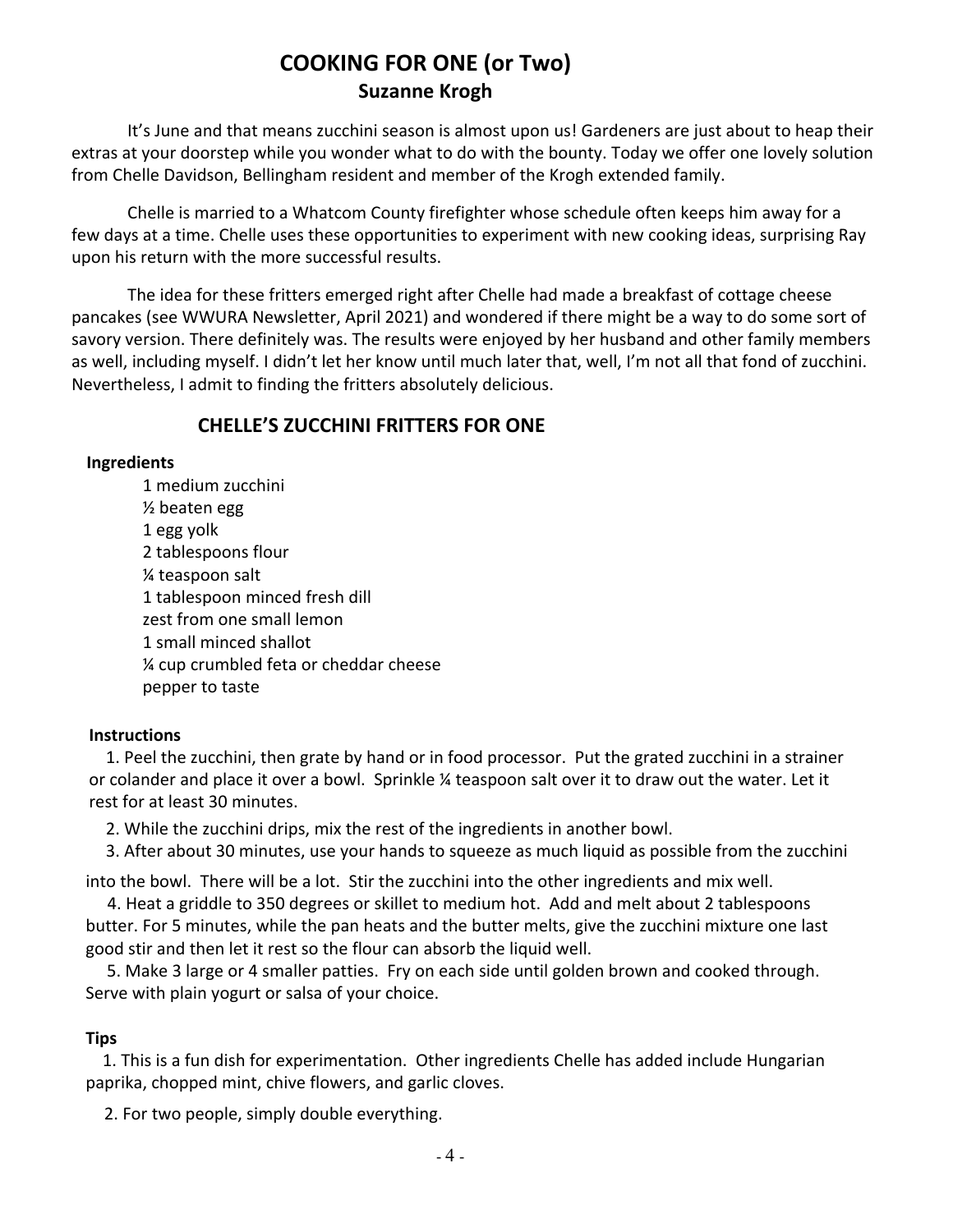## **Health Notes by Evelyn Ames Medical Alert Systems**

Medical alert systems are in-home and/or wearable devices that allow people to call for help (e.g., falling, feeling confused, injured and for other medical or healthcare needs). Typically, a medical alert device consists of a base unit and a portable emergency help button that can be worn like a bracelet or a neck pendant. The button triggers a small radio transmitter in the base station that is connected to a personal emergency response system (PERS) automatically, which could be a mobile phone, a wi-fi connection or a landline receptor, and alerts a trained care professional. The alert system is directed to a monitoring center with care professionals available around-the-clock who assess the situation and/or to loved ones who can dispatch emergency medical services to the home if necessary. The systems are made for the purpose of providing people with help when medical emergencies occur. Early intervention usually improves the chances of recovery (e.g., early treatment for heart attacks improves survival rates). One out of every three adults over 65 falls each year and recovery is much better when there is early intervention. There are some unmonitored medical alert systems available. In such devices, where there is no monthly fee or a very low initial cost, users can provide the numbers of emergency contacts who are alerted when the button is pressed during an emergency. In case the first one does not respond, it dials the next one and so on. If no one responds, then it finally dials 911. Also, there are medical ID bracelets that contain identifying information and pertinent healthcare details such as allergies and include the name of an emergency contact. They do not charge monthly fees but have limited capabilities. The unmonitored system connects directly to 911 or to the contacts the user provides but it usually lacks features like fall detection, activity tracking, and medication reminders.

Key benefits of a medical alert system include:

• Help when one needs it (systems are monitored 24 hours a day, every day).

• Ease of use. Systems are designed to be worn on the wrist or around the neck and have an open twoway communication channel with the push of a button.

• Peace of mind: it is not uncommon to develop a fear of falling. Fear affects confidence and then makes people afraid to continue many of their physical activities. When older adults limit movement, their mobility and balance decline which increases the risk of falling. Knowing that help is available offers peace of mind.

• Other reasons: monitors side effects that occur due to medications, lessens feeling anxious about living alone and getting help and/or not living close to a family member, having a health condition that can result in confusion or wandering, and assurance of being able to contact help when out of the house.

**Costs of medical alert systems:** when choosing a system, be aware of fees such as monthly fees, annual fees, shipping fees, activation fees, and upfront device fees. Medicare Part B does not cover medical alert systems (they are not considered durable equipment such as crutches and wheelchairs). Medical alert systems with no monthly fees operate similarly to those with monthly fees but the main difference is who receives the call for help in an emergency. Monitored medical alert systems connect to a call center where a representative determines the severity of the emergency. An unmonitored system directly dials family/loved ones or the 911 system. Medical alert button users only need to press the button of their device to call for help. Medical alerts often come with Fall Detection technology. This means, without even pressing a button, help can be sent in the case of an emergency both in and out the home.

**The use of cells phones for medical alerts.** All cell phones can call 911 or have a designated emergency button (ICE or in case of emergency). A user can download any number of apps that sync to medical devices and to a medical alert system. According to Medical Alerts Pros, the pros of using cell/smart phones as one's alert system include availability of a flexible budget, ease of dialing 911 in emergency, availability of emergency apps for downloading, the use of only one device to carry making traveling easier, a variety of functions or uses with the phone, and the inclusion of GPS.

**[Continued on next page]**